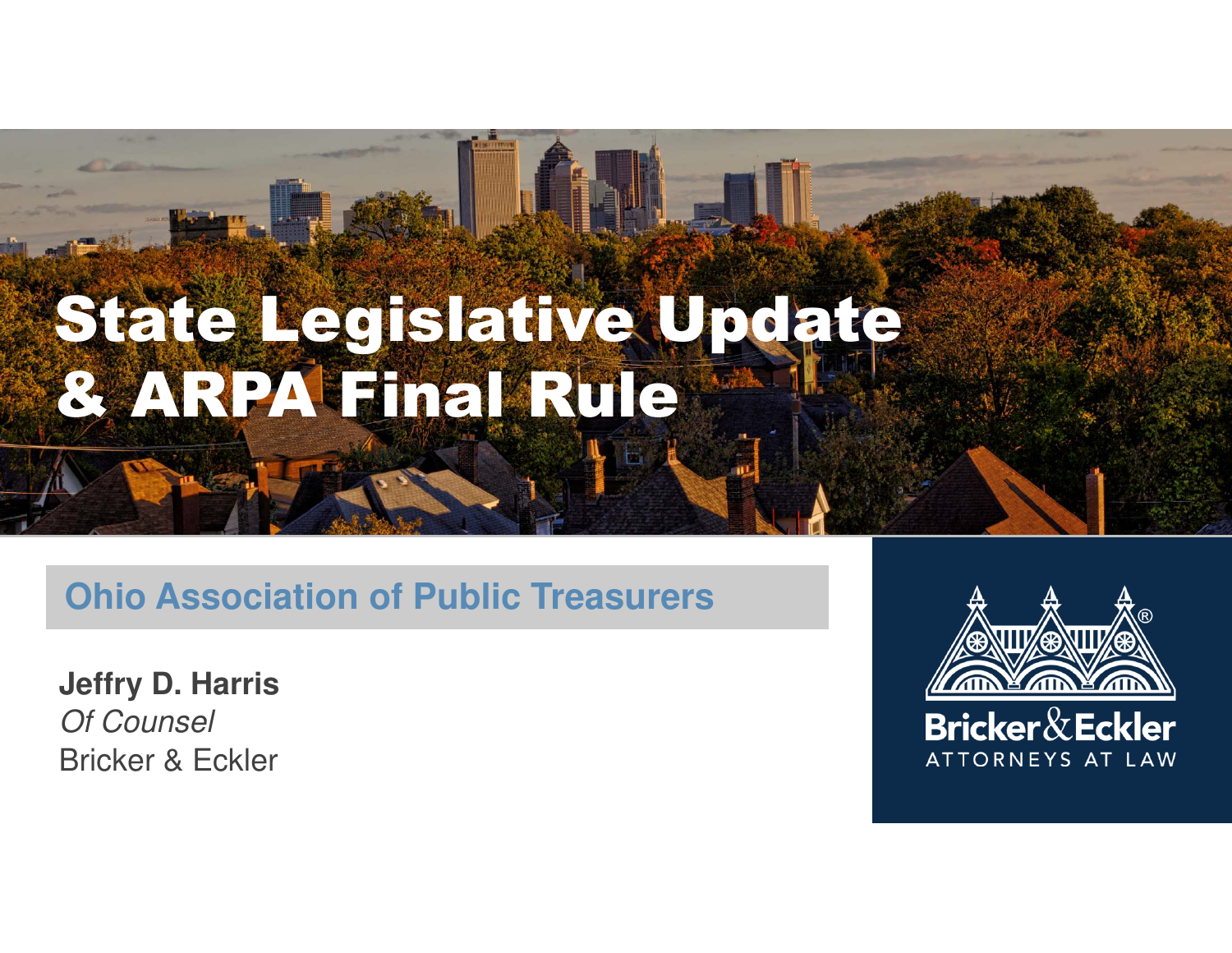## OAPT Hot Topics – April 29, 2022



#### **Today's Discussion**

- Legislative update
	- Goings-on in the Ohio General Assembly
		- o Other than HB 6 repeals, State Budget, Transportation Budget & Capital Budget Bills
	- What's new from state lawmakers
	- What to look out for
- American Rescue Plan Act (ARPA)
	- Final Rule
	- Trends & developments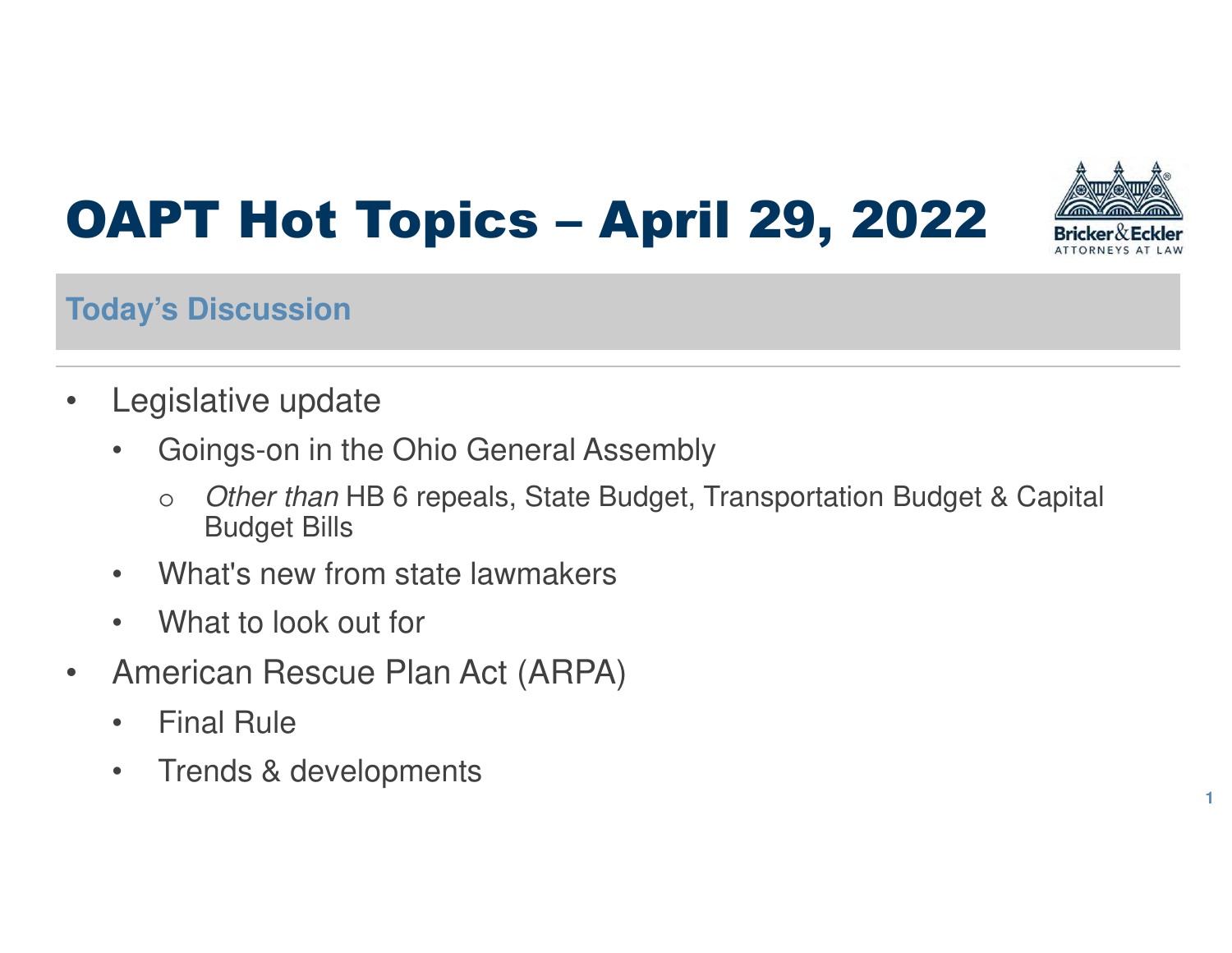

**Relevant Enacted Legislation**

• **HB 2 BROADBAND SERVICES** (Carfagna, R., Stewart, B.) This bill concerns broadband expansion, including access to electric cooperative easements and facilities. Dropped into HB 110

o Ohio Residential Broadband Expansion Grant Program (R.C. 122.40 et seq.), @ ODOD

- **HB 51 VALUATION ADJUSTMENTS** (Lampton, B.) This bill pertains to valuation adjustments for destroyed or injured property.
	- o Senate Ways & Means Committee amended bill
		- ̶ Reauthorize remote hearing authority for Ohio public entities
		- ̶ This bill's authorization applies to "all publicly elected bodies" effective thru 06.30.2022
	- o Signed into law on February 17, 2022 and took effect the same day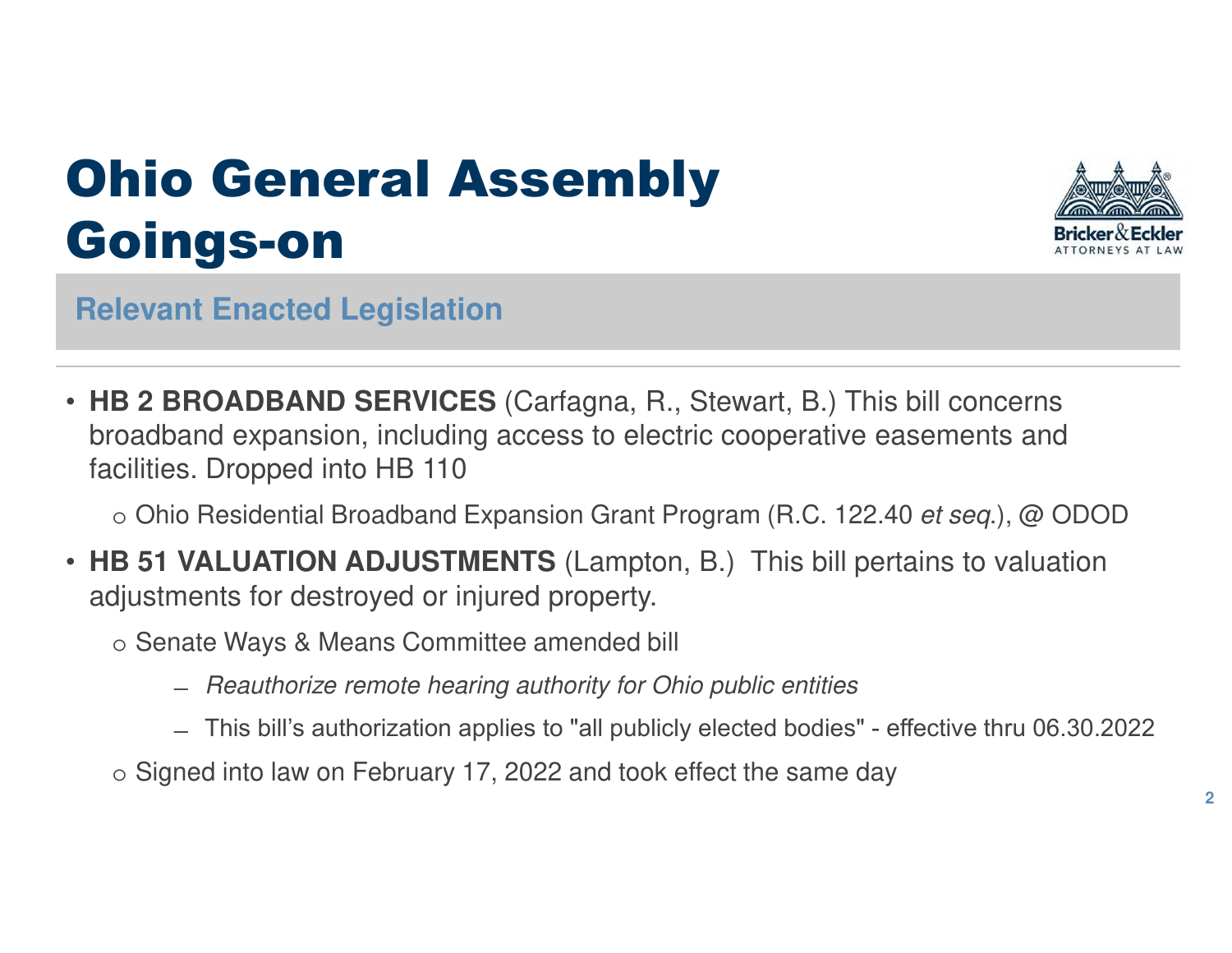

- **HB 95 INCOME TAX CREDITS** (Manchester, S.) Ostensibly, bill would allow income tax credits for beginning farmers and related businesses
	- o Senate Ways & Means Committee reported out Sub. HB 95
	- o Impacts TIF law
		- ̶ NEW R.C. 5709.916: related to municipal TIFs. In effect, "grandfathers" those project sites that were exempted by multiple, layered TIFs if such projects were approved by municipal corporations prior to March 1, 2022
	- o Bill signed into law by Governor DeWine on April 18, 2022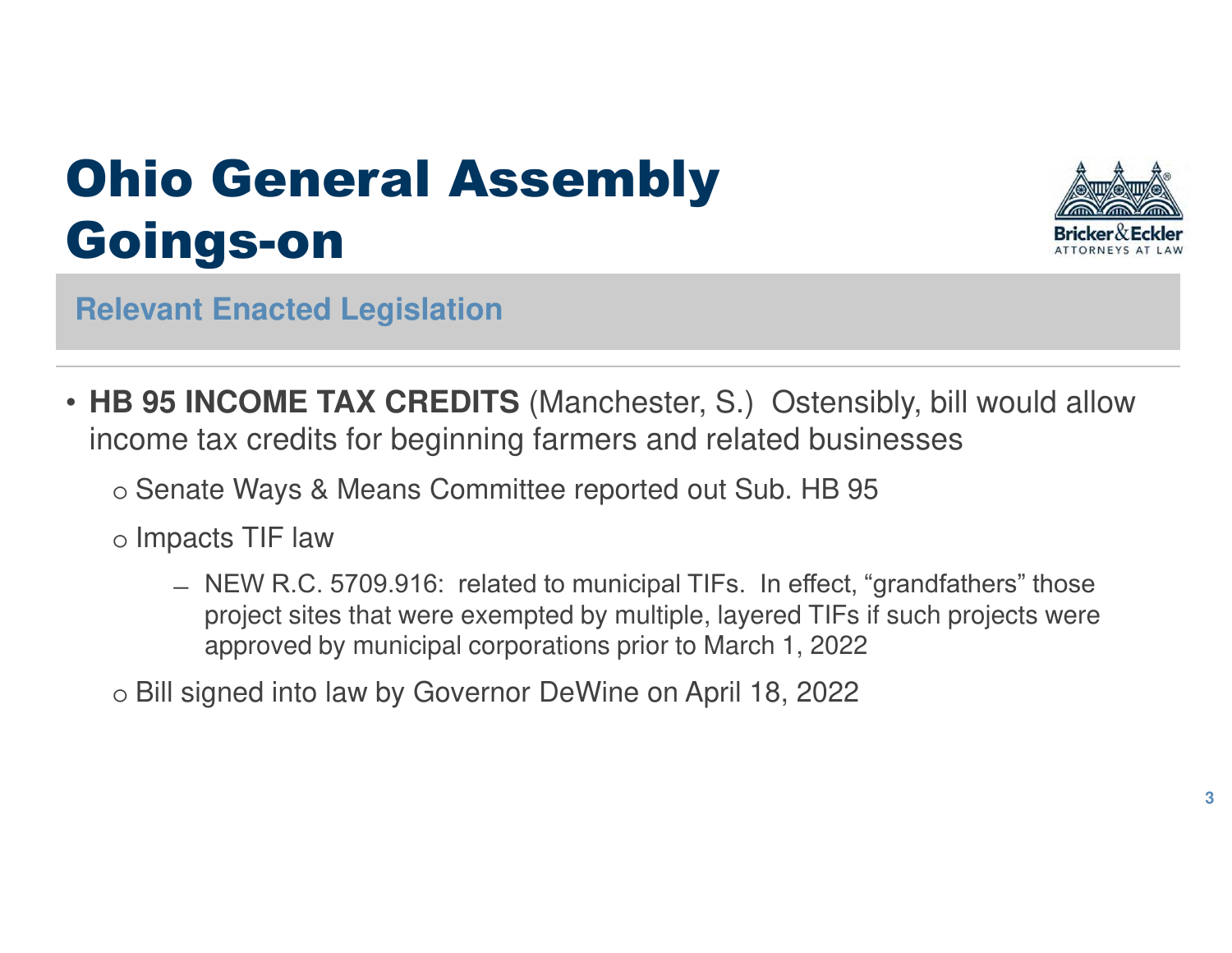

- **HB 168 BUSINESS GRANTS** (Fraizer, M., Loychik, M.) Ostensibly, bill was written to provide grants to businesses, local fairs, child care providers, and veterans' homes
	- o Senate Finance Committee reported-out this measure with a significant re-write of the entire bill
		- ̶ Directive to ODJFS to certify and retire the entire amount owed by the state of its unemployment assistance loan from the federal government
	- o Senate floor amendments:
		- ̶ To appropriate **first slug of \$421.86MM in ARPA Local Fiscal Recovery Funds** received by the State from the U.S. Treasury; and
		- ̶ To appropriate \$250MM in State Fiscal Year 2022 to ODOD for a new Water and Sewer Quality grant program
	- o On June 29, Governor DeWine signed the bill into law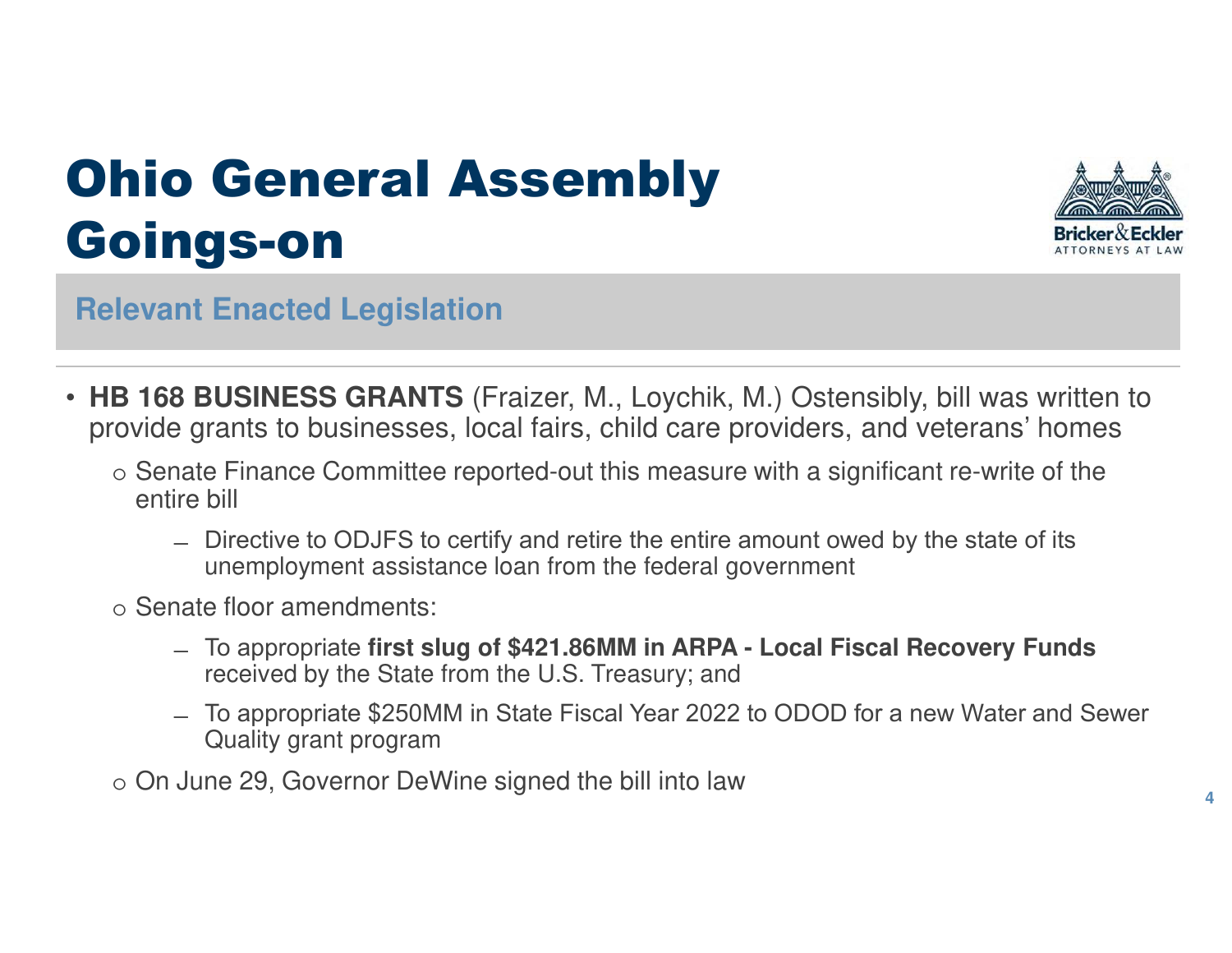

- **HB 397 REVISE AGRICULTURAL LEASE LAW** (Stewart, B., Kick, D.) This bill to revise the law with respect to agricultural leases & soil and water conservation districts
	- o Became vehicle to fund infrastructure improvements for the Intel project in Licking County, as well as other infrastructure improvements needed statewide.
	- o \$85MM to create within ODOD the "Investing in Ohio Fund"
	- o Measure was signed into law by Governor DeWine on April 21, 2022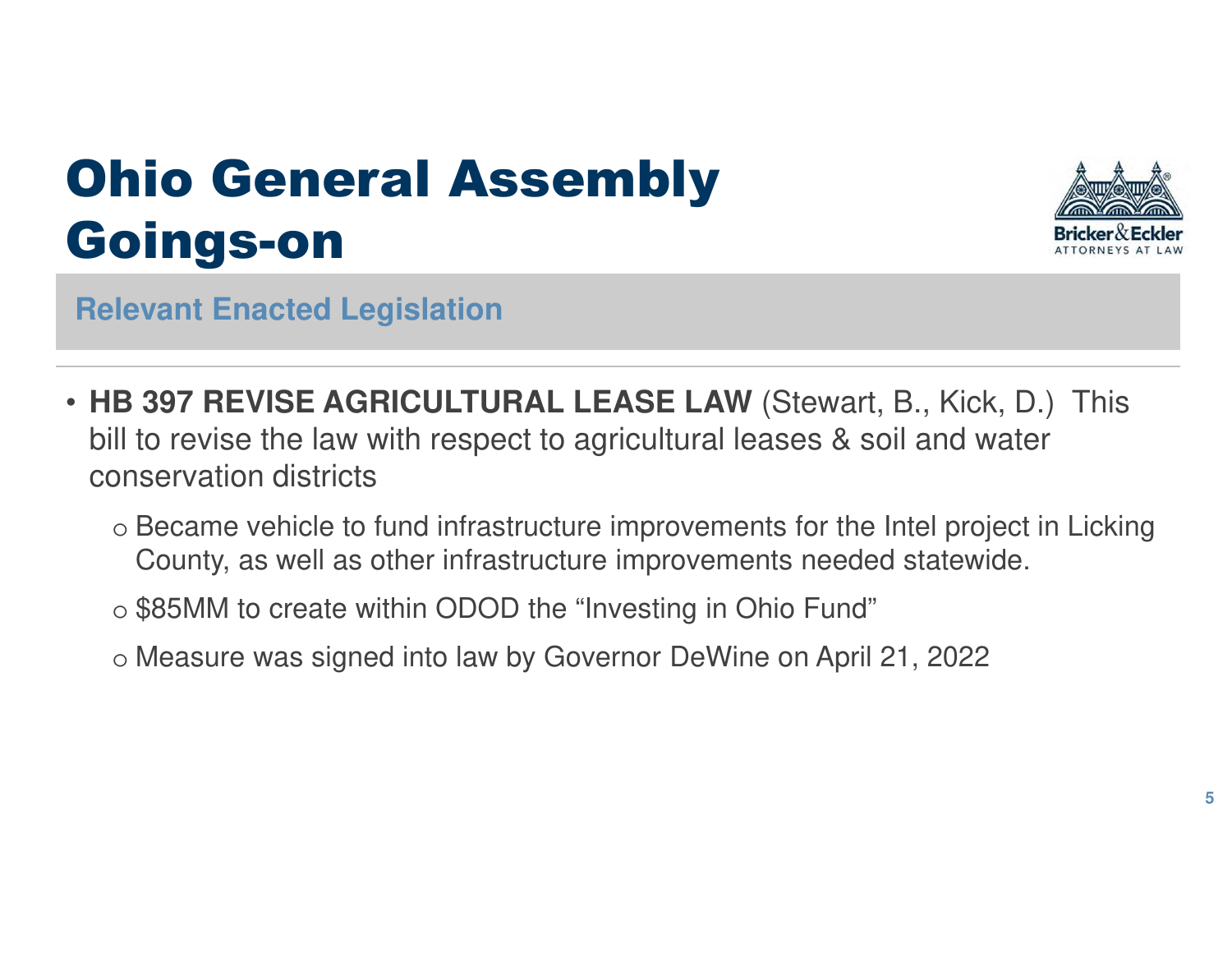

**Relevant Enacted Legislation**

- **SB 57 EXEMPT CERTAIN HOUSING FROM PROPERTY TAXATION** (Hackett R., Antonio N.) This bill modifies the law regarding property tax exemptions and procedures and to authorize COVID-19-related property tax valuation complaints
	- o Bill includes language regarding TIF annual service payments in lieu of taxes (i.e., PILOTs),
		- ̶ R.C. 5709.91: to render minimum service payments by developers as covenants running with the land (and therefore enforceable against subsequent owners), to be recorded with the county recorder

o Governor DeWine signed the measure into law on April 27, 2021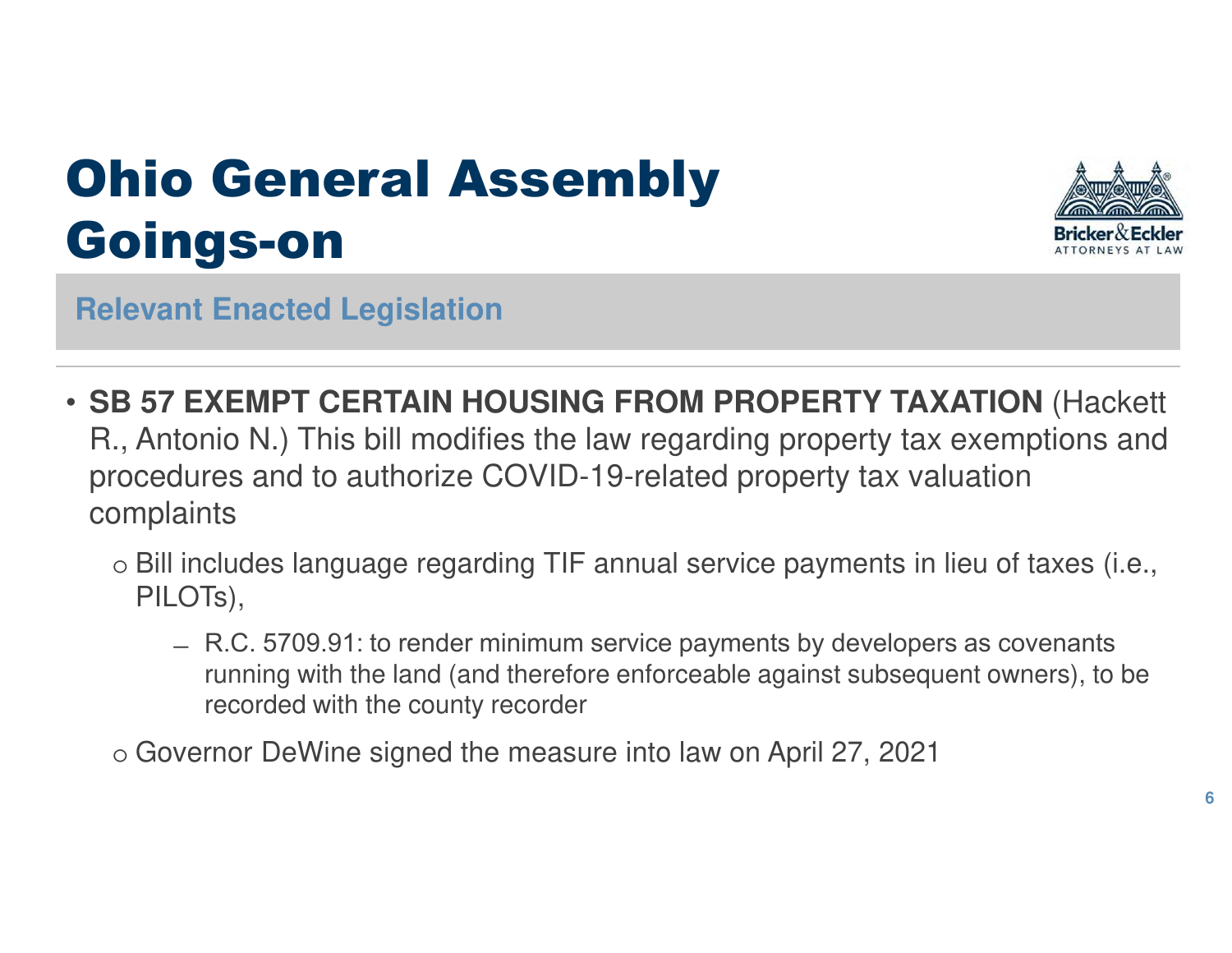

- **HB 126 PROPERTY VALUES** (Merrin, D.) This bill modifies the law governing property tax complaints. Changes include:
	- o Prohibits boards of education (BOE) from filing residential and agricultural complaints
	- o Permits BOE to file commercial complaints only when
		- ̶ Property was sold in the year before the tax year for which the complaint was filed; and,
		- ̶ Sale price was at least 10% and \$500,000 more than the auditor's value
			- \$500,000 value is for tax year 2022; amount will be indexed to inflation
	- o Requires a BOE to provide notice and pass a resolution for each parcel, with notice
	- o Requires a BOE to give notice to property owners at least 7 days in advance when they plan to vote on a resolution authorizing a valuation challenge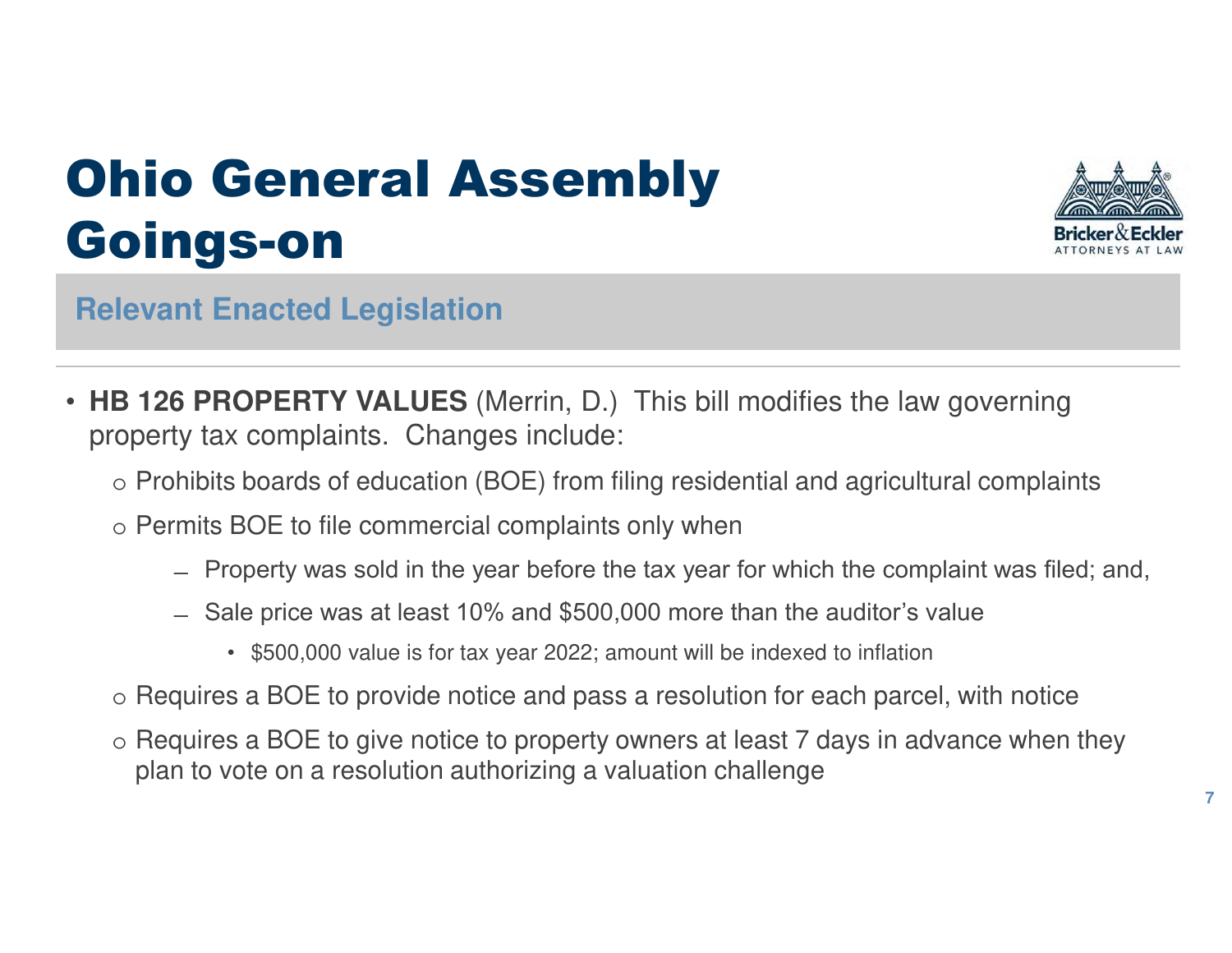

**Relevant Enacted Legislation**

#### • **HB 126 PROPERTY VALUES** (cont.)

- o Eliminates notice to BOE for counter-complaints, which means:
	- ̶ BOE will no longer receive notice from the County Auditor when a complaint is filed
- o However, property owners must still receive notice of BOE complaints and have 30 days from receipt of that notice to file a counter-complaint
- o Provides that the BOR must dismiss a case if it is not decided by the BOR within 1 year of its filing
- o Prohibit a BOE from filing an appeal of a BOR decision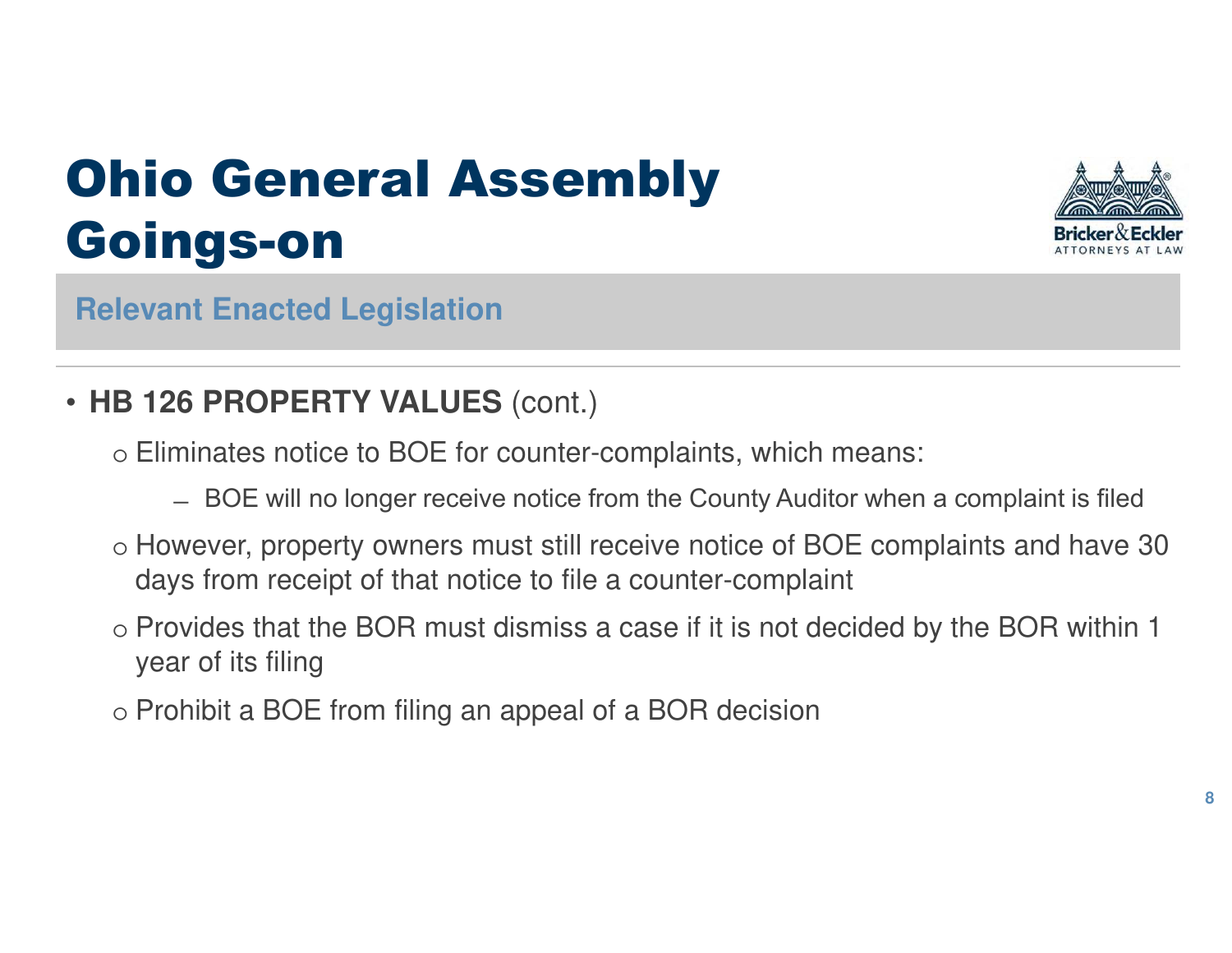

**Relevant Proposed Legislation**

- **HB 66 PROPERTY TAX EXEMPTIONS** (Hoops, J.) This bill requires reporting of information & legislative review of property tax exemptions
	- Measure passed the House on March 3, 2021 by unanimous vote
	- 3rd hearing before the Senate Ways & Means Committee on Oct. 19, 2021
- **HB 123 COMMUNITY REINVESTMENT AREAS** (Fraizer, M., Cross, J.) This bill modifies the law governing CRA areas and the terms under which property may be exempted in such areas
	- CRA default tax incentives: 75%; or 100% based on school board approval
	- Senate Ways & Means Committee:
		- o Set the threshold for new payroll at \$2MM at which a municipality must share income tax revenue with school districts (Cf. R.C. 5709.82(C)
	- 5<sup>th</sup> hearing before Senate Ways & Means on April 5, 2022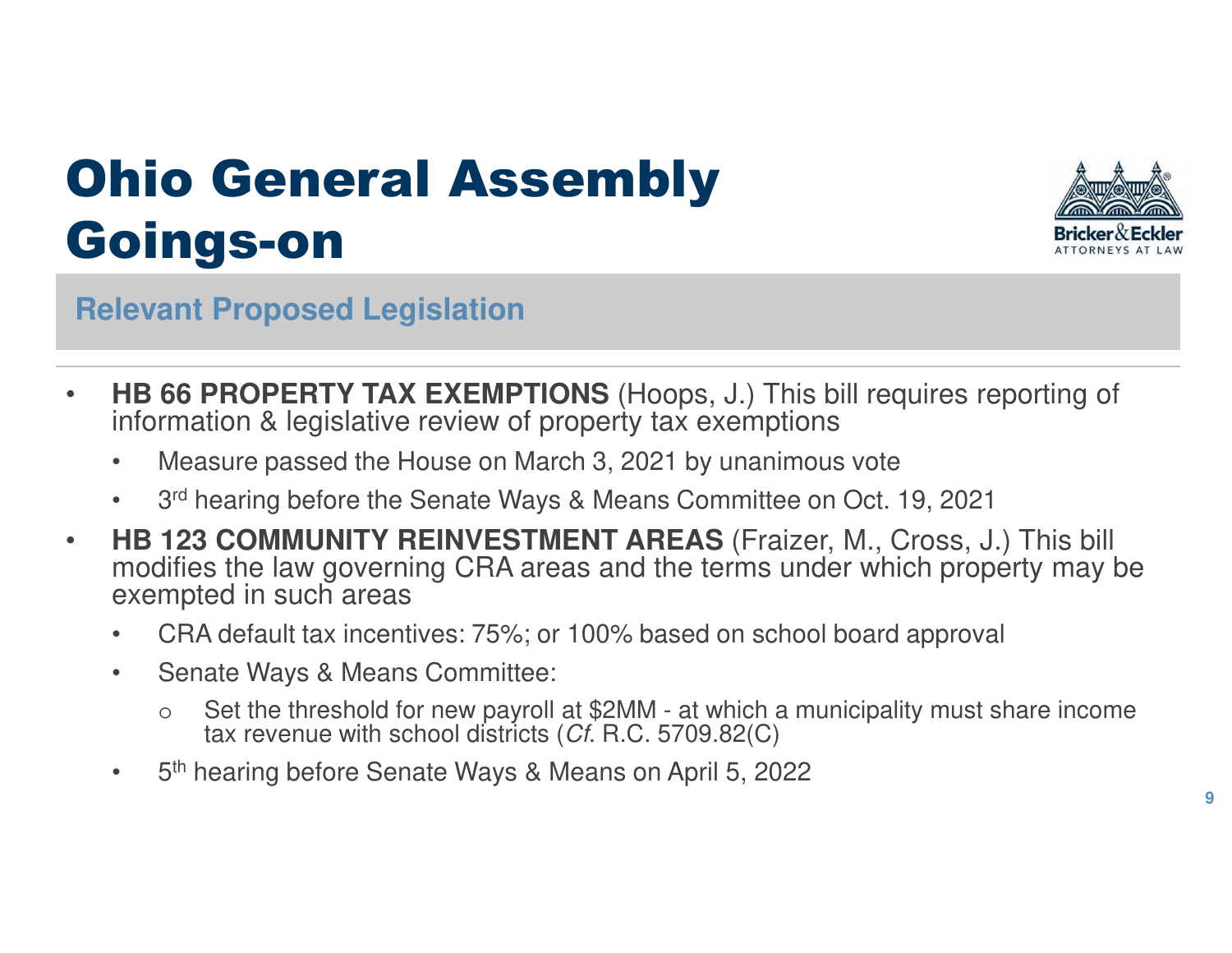

**Relevant Proposed Legislation**

• **HB 146 PREVAILING WAGE (Riedel, C., Manchester, S.)** This bill seeks to allow political subdivisions, special districts, and state institutions of higher education to elect to apply the Prevailing Wage Law to public improvement projects

 $\circ$  No movement: 2<sup>nd</sup> hearing in House on June 23, 2021

- **HB 157 MUNICIPAL TAXES** (Jordan, K., Edwards, J.) This bill modifies municipal income tax employer withholding rules for COVID-19-related workfrom-home employees
	- o No movement: After clearing House on May 26, 2021, bill no more than referred in the Senate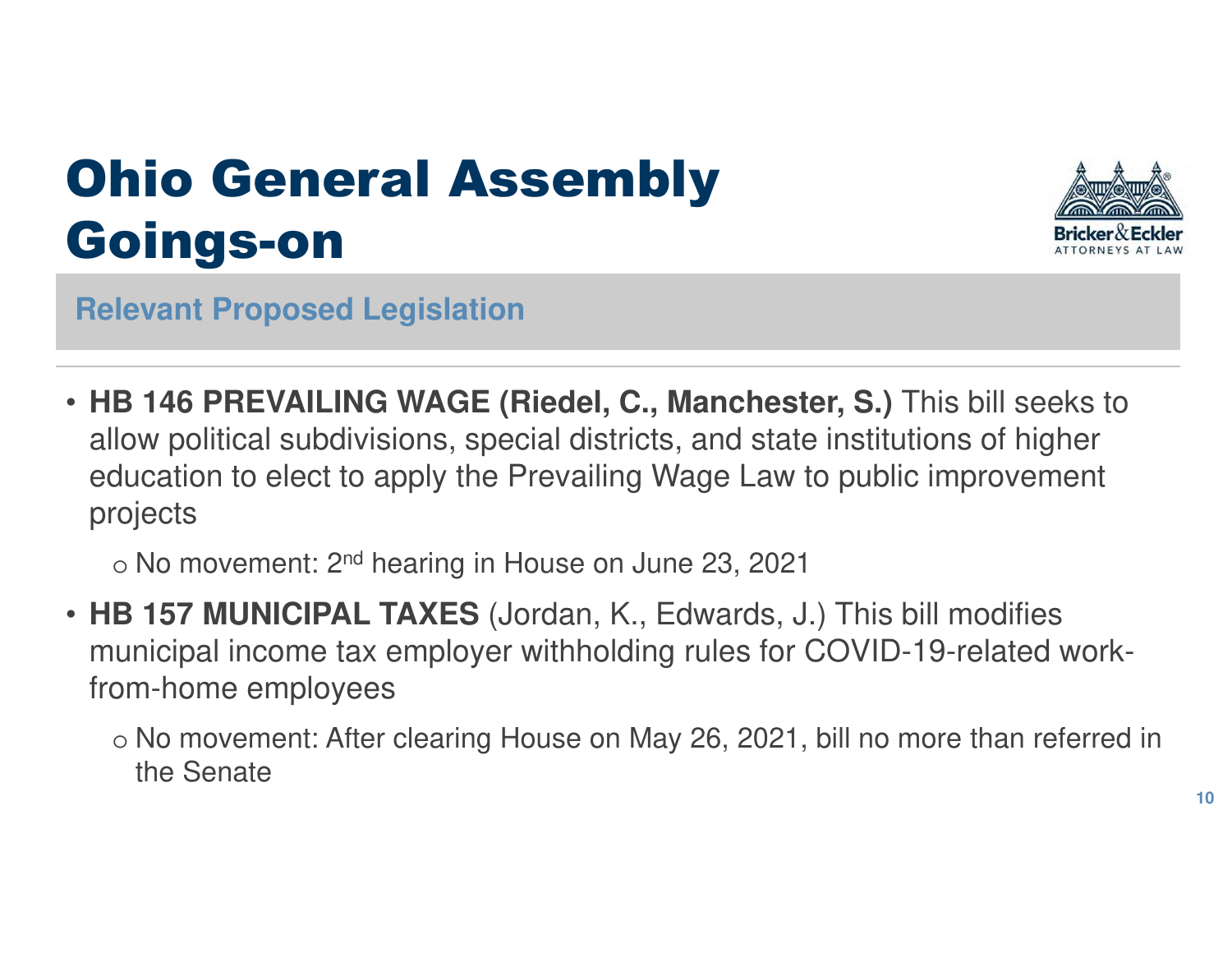

**Relevant Proposed Legislation**

- **HB 228 MUNICIPAL CORPORATION TAX (Roemer, B.)** This bill would seek to make changes related to state-administered municipal net profits taxes
	- o Ohio AG to charge and deduct its collection costs for any state-administered municipal net profits tax it collects
	- o Codifies OTAX online services portal designed to securely exchange information between taxpayers and the state
	- o Removes from state law piece of municipal income tax collections ruled unconstitutional by Ohio Supreme Court in Athens v. McClain in 2020: an administrative filing fee
	- o Permits pass-through entities to deduct pensions and retirement benefits paid to retired partners, shareholders, or members from their municipal net profits tax liability
	- o Pocket veto: bill delivered October 29, 2021 to Governor DeWine for his signature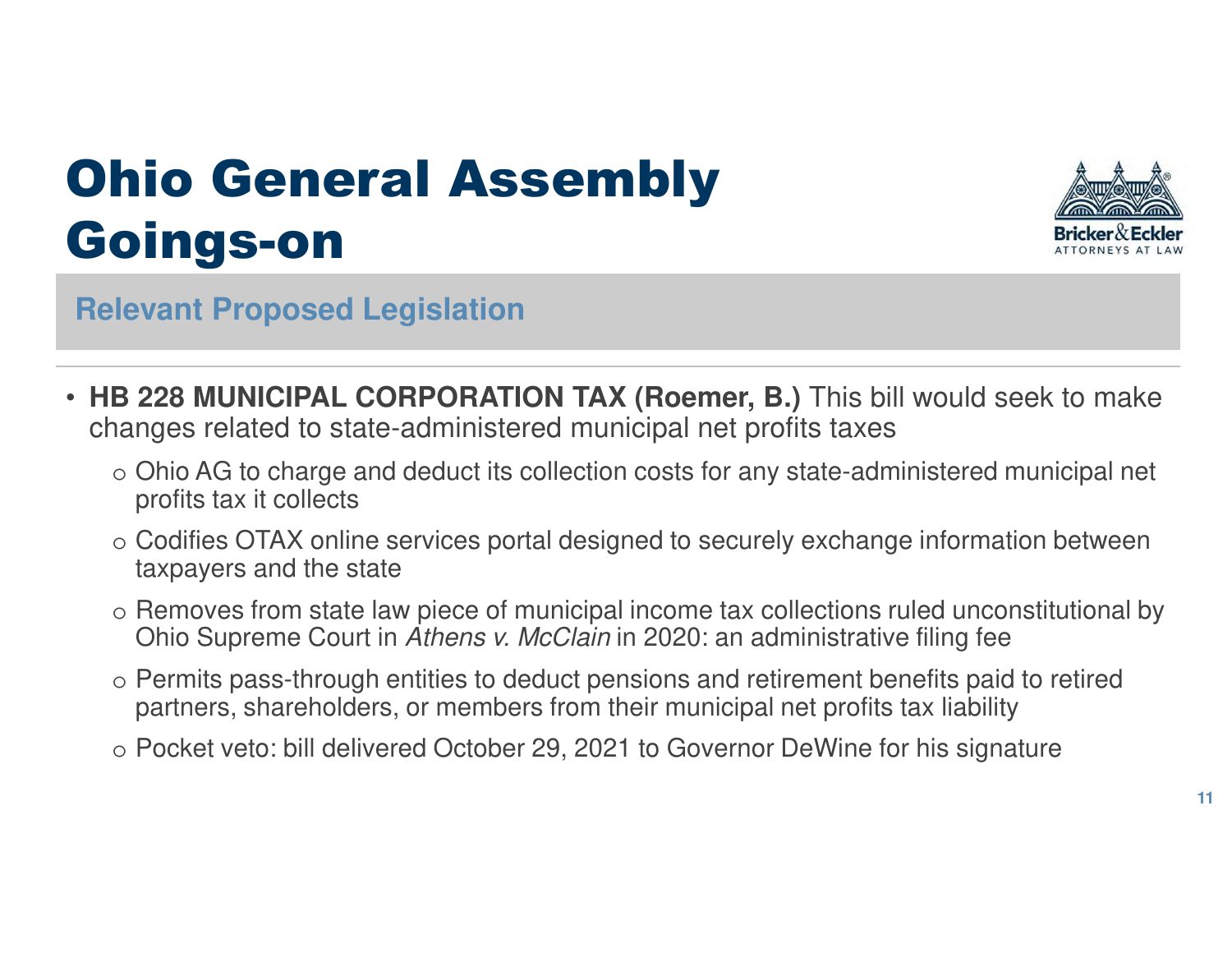

**Relevant Proposed Legislation**

- **HB 237 COUNTY RECORDERS** (Hillyer, B.) This measure to modernize county recorders' offices
	- o Allows property conveyances to occur electronically in all of Ohio's 88 counties, as well as ensures electronically accessible records back to 1980
	- o Hearings in House Finance Committee thru March 15, 2022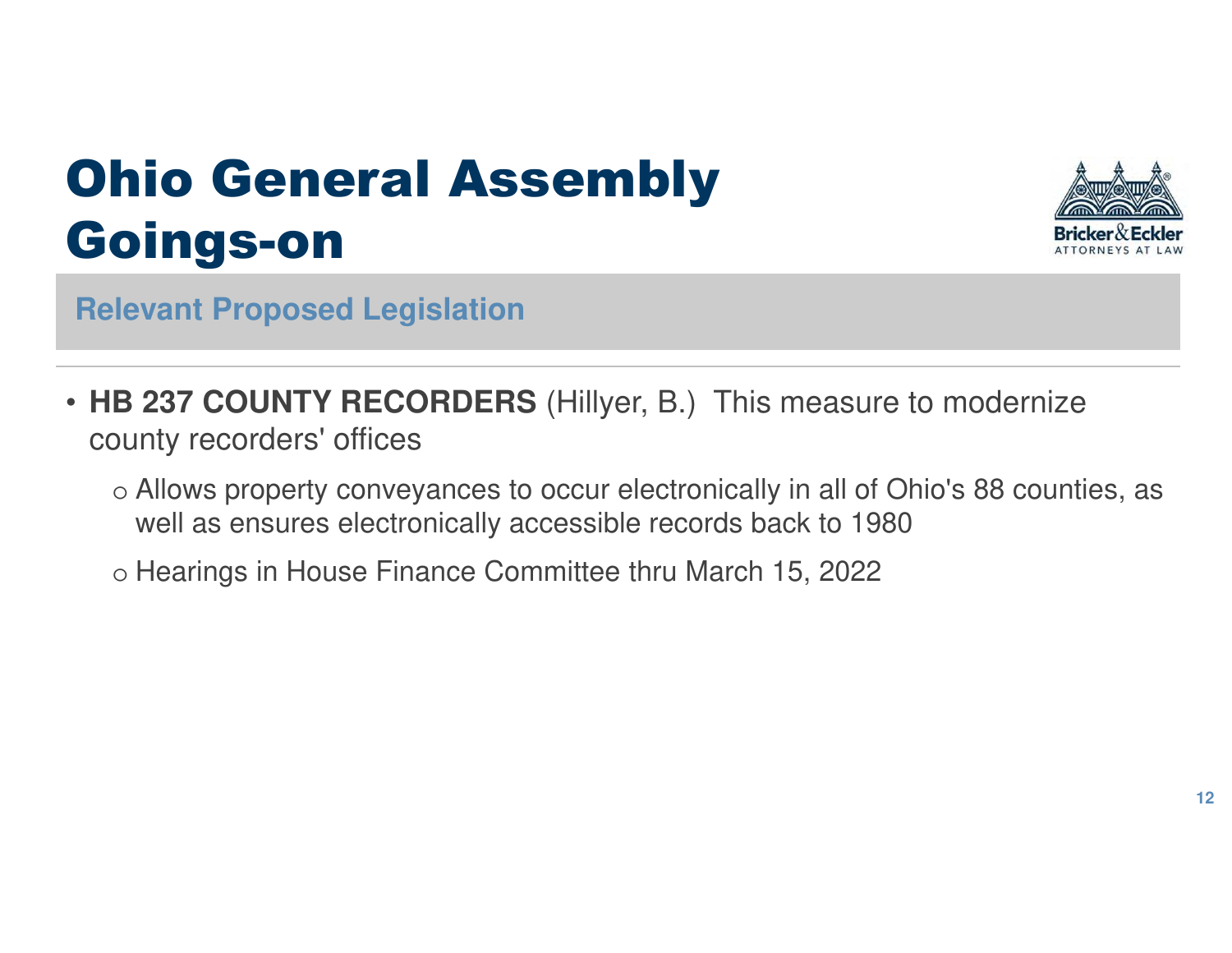

**Relevant Proposed Legislation**

• **HB 412 TAXATION** (Stoltzfus, R., Roemer, B.) This bill would require the online publication of mailing addresses to which certain tax complaints and appeals are filed

o No movement: 2nd hearing in the House Ways & Means Committee on October 26, 2021

- **HB 436 PORT AUTHORITIES** (Jordan, K., Carfagna, R.) This bill to narrow the purposes for which a pre-1982 port authority may issue revenue bonds beyond its limit of bonded indebtedness
	- And exempts from sales/use taxes the sale of TPP or services used in fulfilling a public contract with a port authority
		- o Bill provides that the sales and use tax will not be applied on the sales of TPP or services to a person under contract with a port authority
	- Watch for movement: last hearings in House Ways & Means Committee: Nov. '21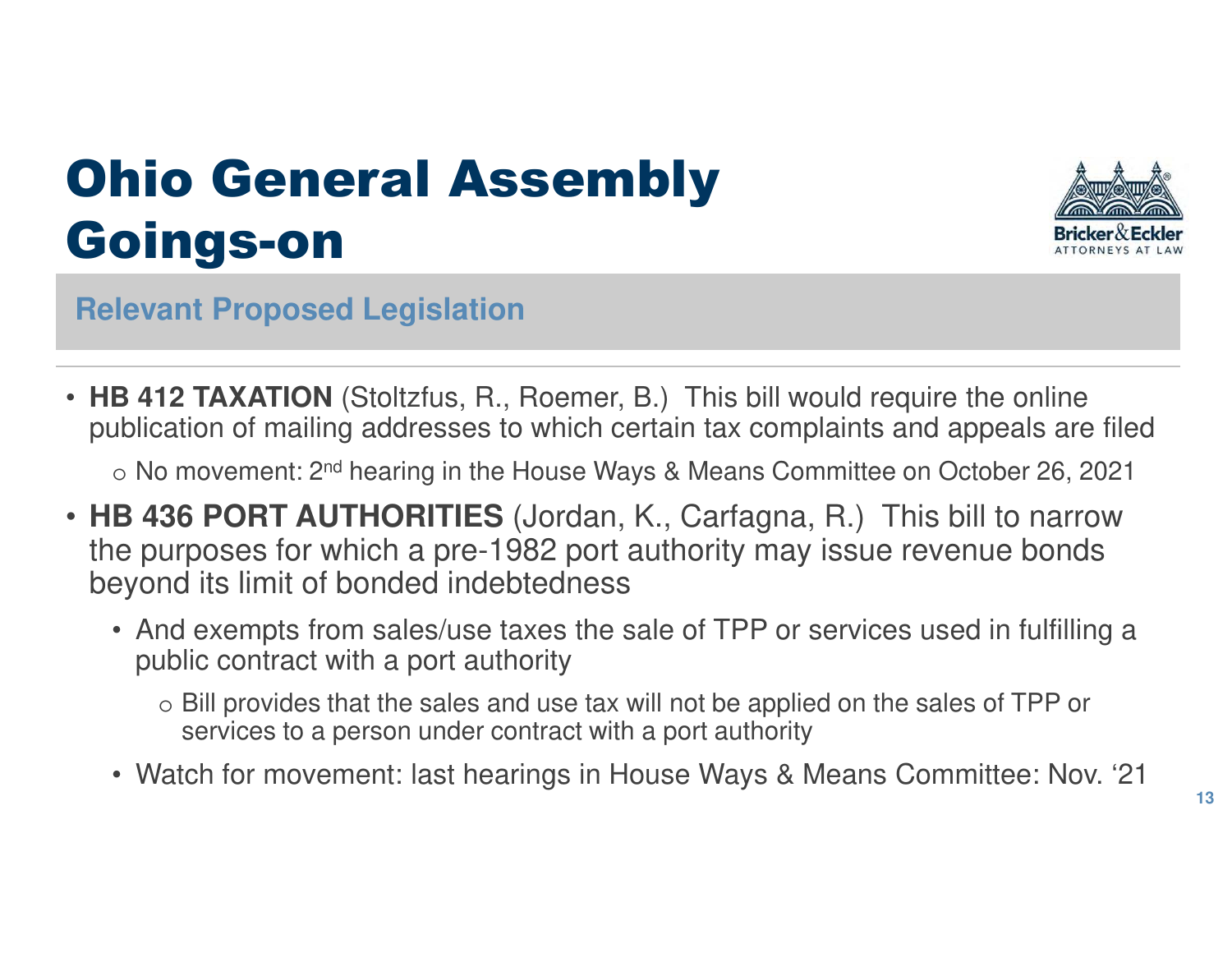

**Relevant Proposed Legislation**

- **SB 112 TAX FORECLOSURES** (Dolan, M.) Bill seeks to make changes to the law relating to tax foreclosures and county land banks
	- o Provisions fall into two broad categories:
		- ̶ clean-up and clarification, or elimination, of surplus language; and,
		- ̶ cost savings and transactional support to county land banks that are revenue neutral
	- o Senate passed the measure unanimously on February 9, 2022
	- o Watch for movement: hearings through March 2022 in House Ways & Means **Committee**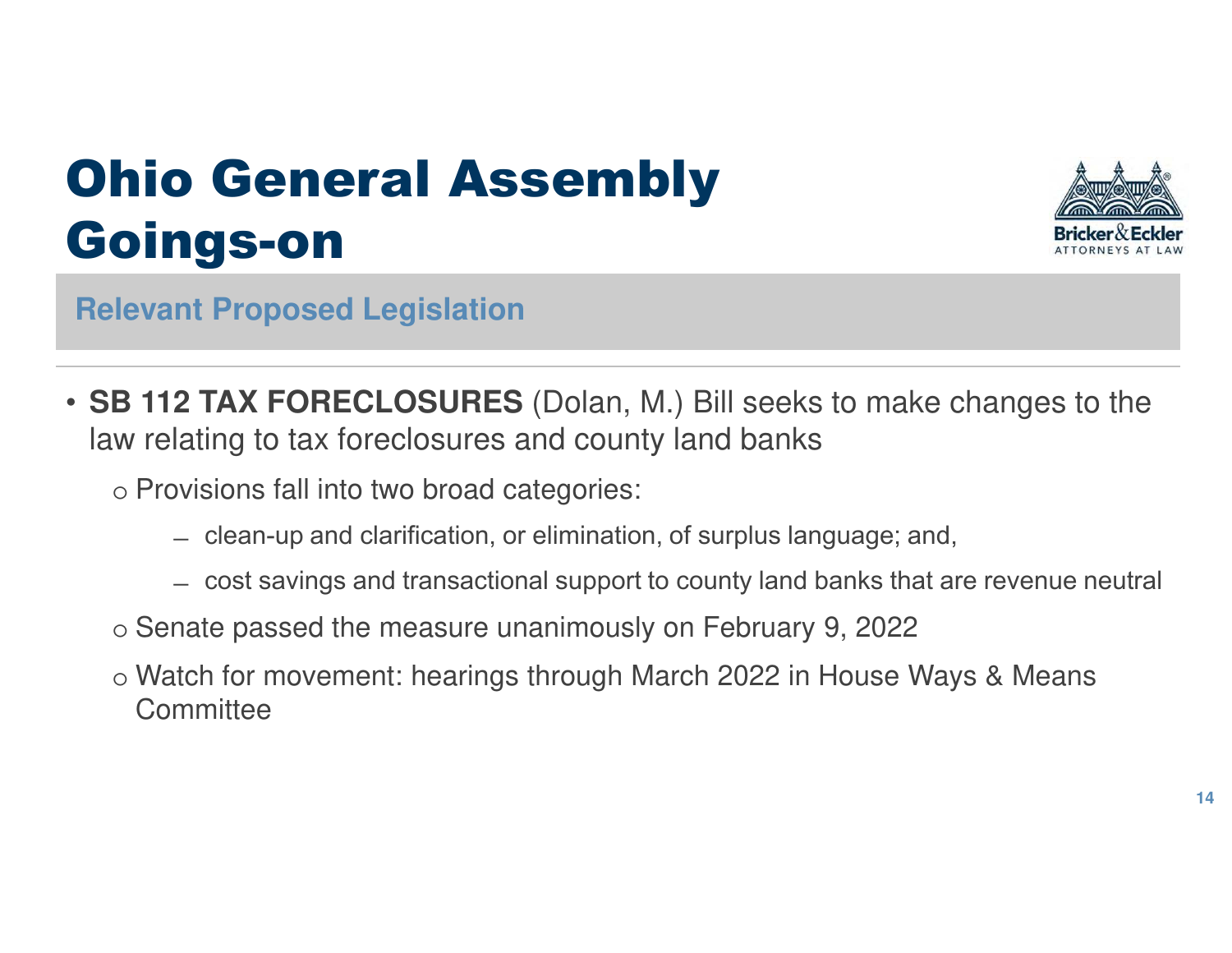

**Relevant Proposed Legislation**

• **SB 172 MUNICIPAL CORPORATION** (Schaffer, T.) Bill would require municipal corporations with more than \$100MM in annual income tax collections to provide a tax credit to nonresident taxpayers

o No movement

- **SB 192 PROPERTY TAX** (Williams, S.) Bill to protect legacy homeowners from spikes in their property taxes as surrounding properties redevelop
	- o Specifically, the bill would reduce property taxes on owner-occupied homes to the extent the taxes increase by more than 10% per year
	- o No movement: 1st hearing in the Senate Ways & Means Committee on December 14, 2021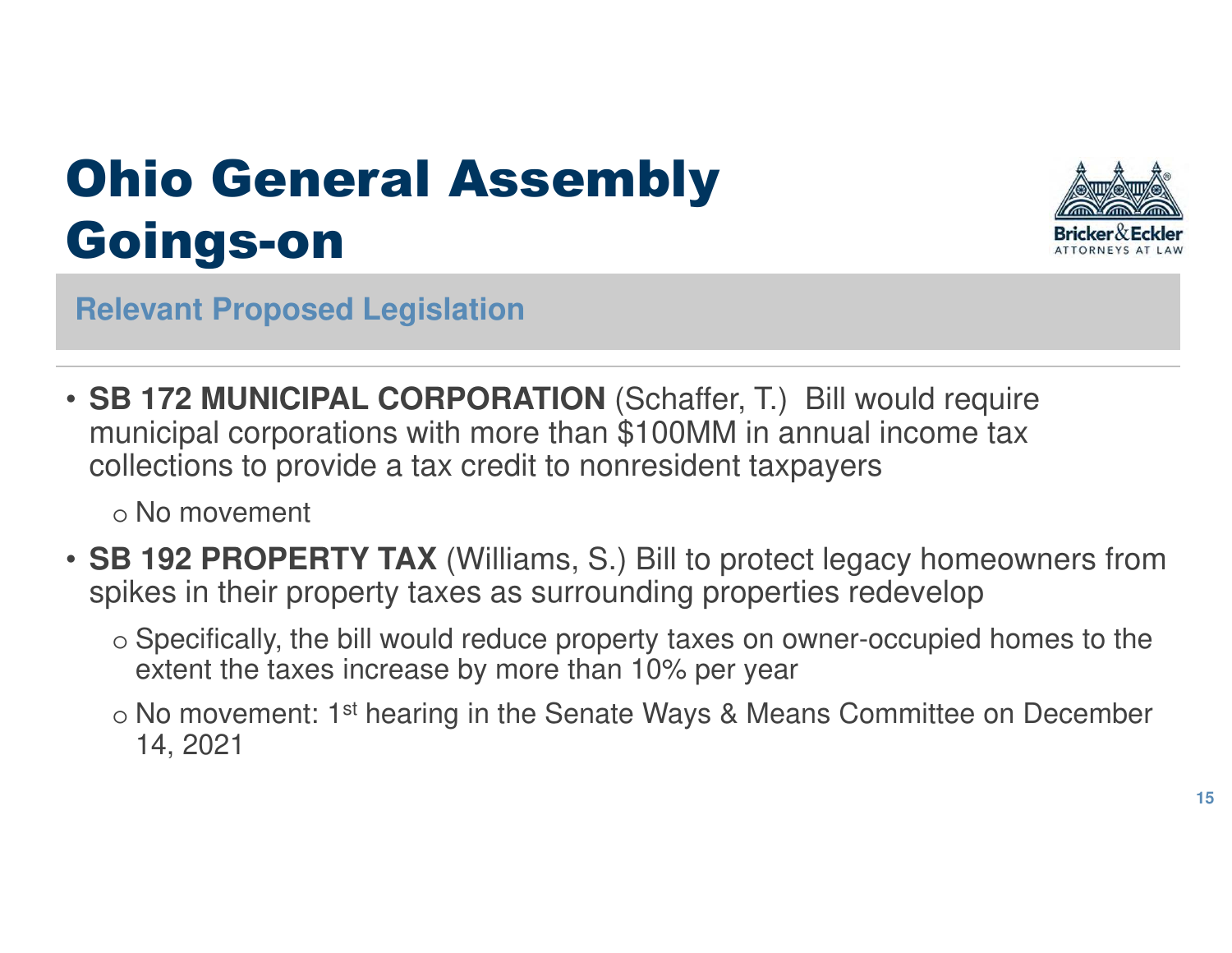

**Relevant Proposed Legislation**

- **SB 260 POLITICAL SUBDIVISION** (Lang, G.) Bill to expand political subdivision joint purchasing authority to expressly include purchases for construction services
	- o Watch for movement: March and April 2022, hearings before Senate Local Government & Elections Committee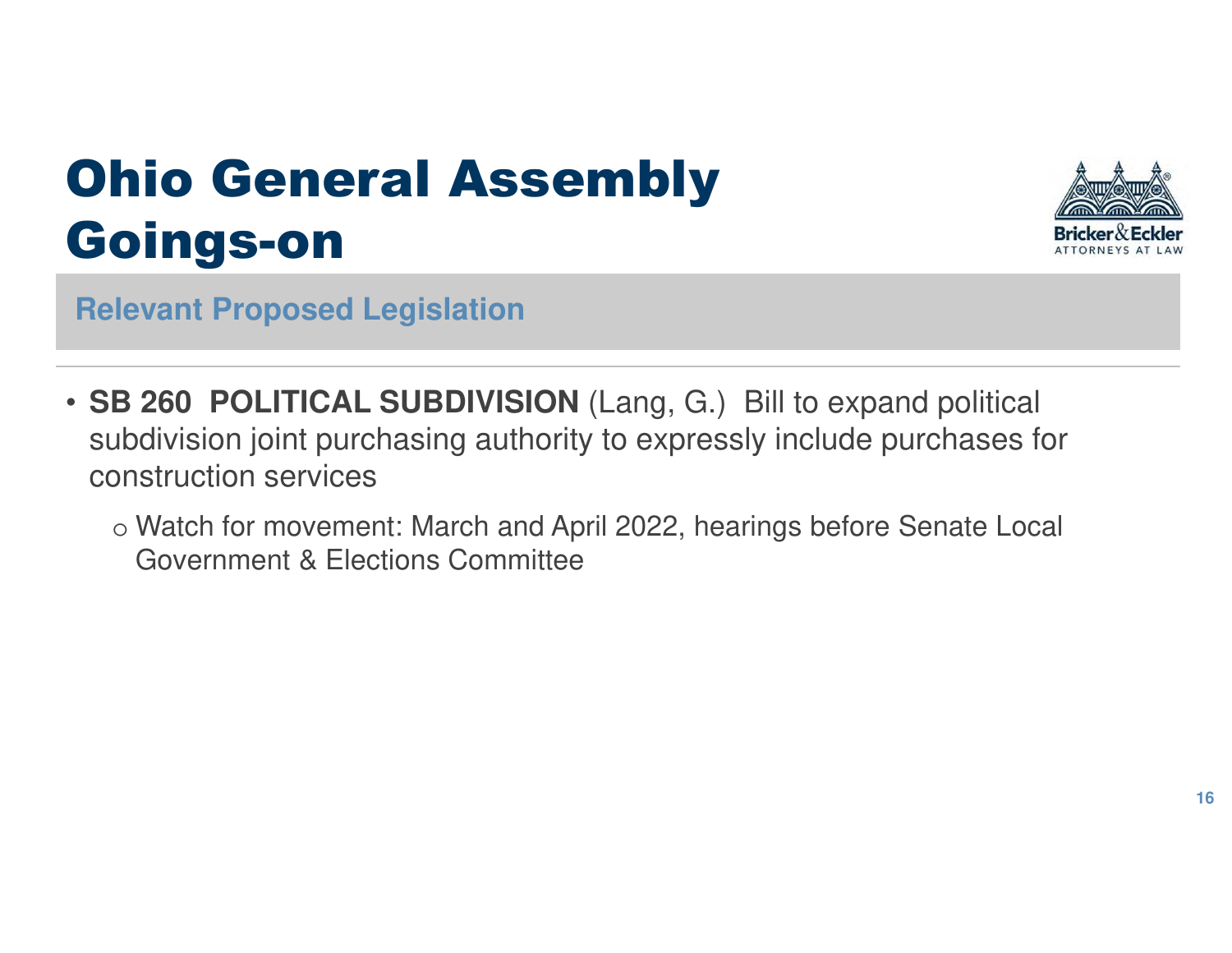

#### American Rescue Plan Act

**Local Fiscal Recovery Fund – Allocations in Ohio**

#### **ARPA, Title IX, Subtitle M, Sec. 9901**

- Sec. 603: Appropriates **\$5.68B directly to Ohio**
- **Ohio metropolitan cities**: **\$2.24B**
- **Ohio non-entitlement units of local government (NEUs)**: **\$810MM**
- **Ohio counties**: **\$2.27B**

#### **Final Rule**

Released by U.S. Treasury on January 6, 2022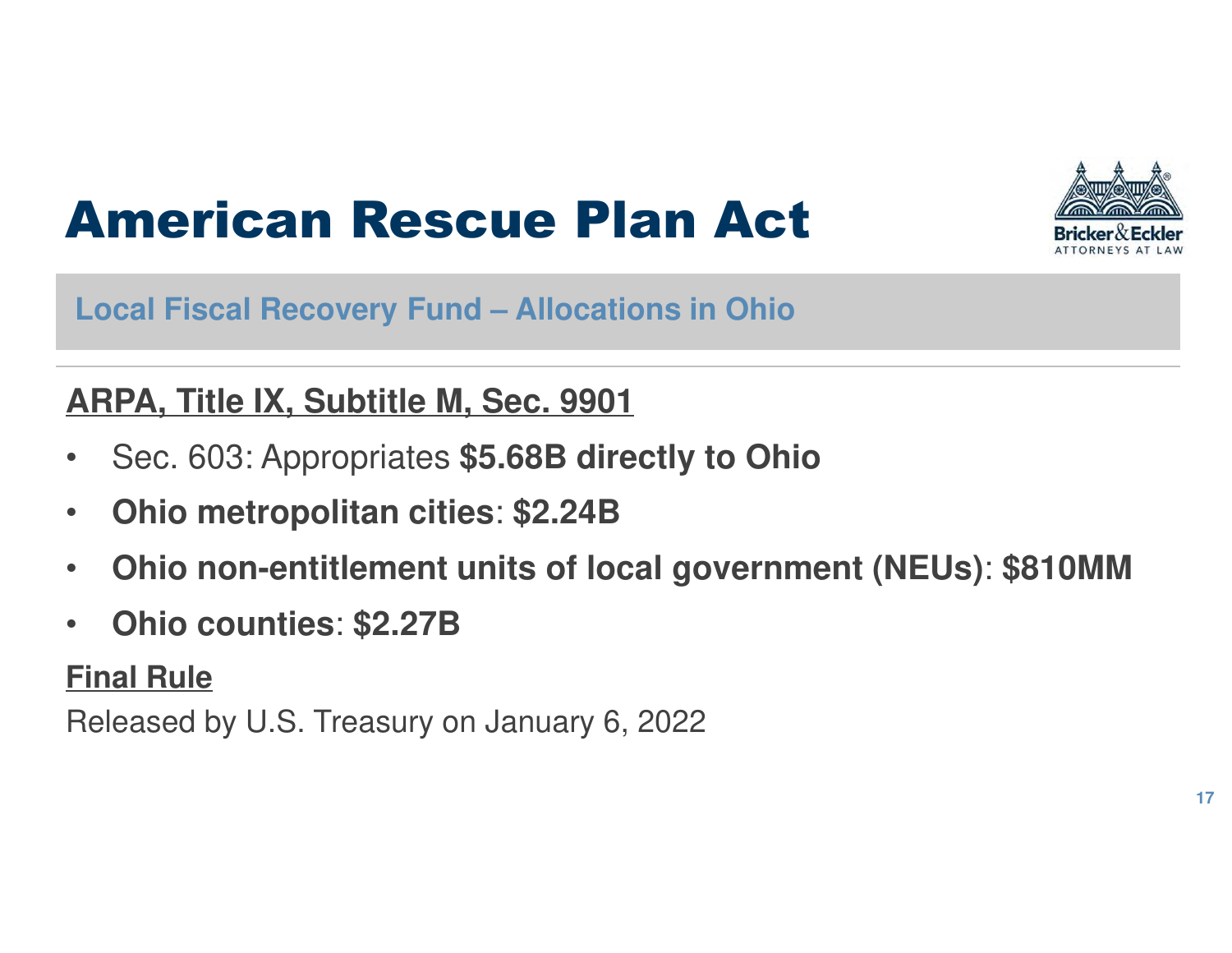

#### American Rescue Plan Act

**Local Fiscal Recovery Fund - Allowable Uses**

#### **Sec. 603(c)(1)**

- A. Respond to the COVID-19 public health emergency or its negative economic impacts
- B. Respond to workers performing essential work
- C. To provide government services to extent of reduction in revenue
- D. To make necessary investments in water, sewer, or broadband infrastructure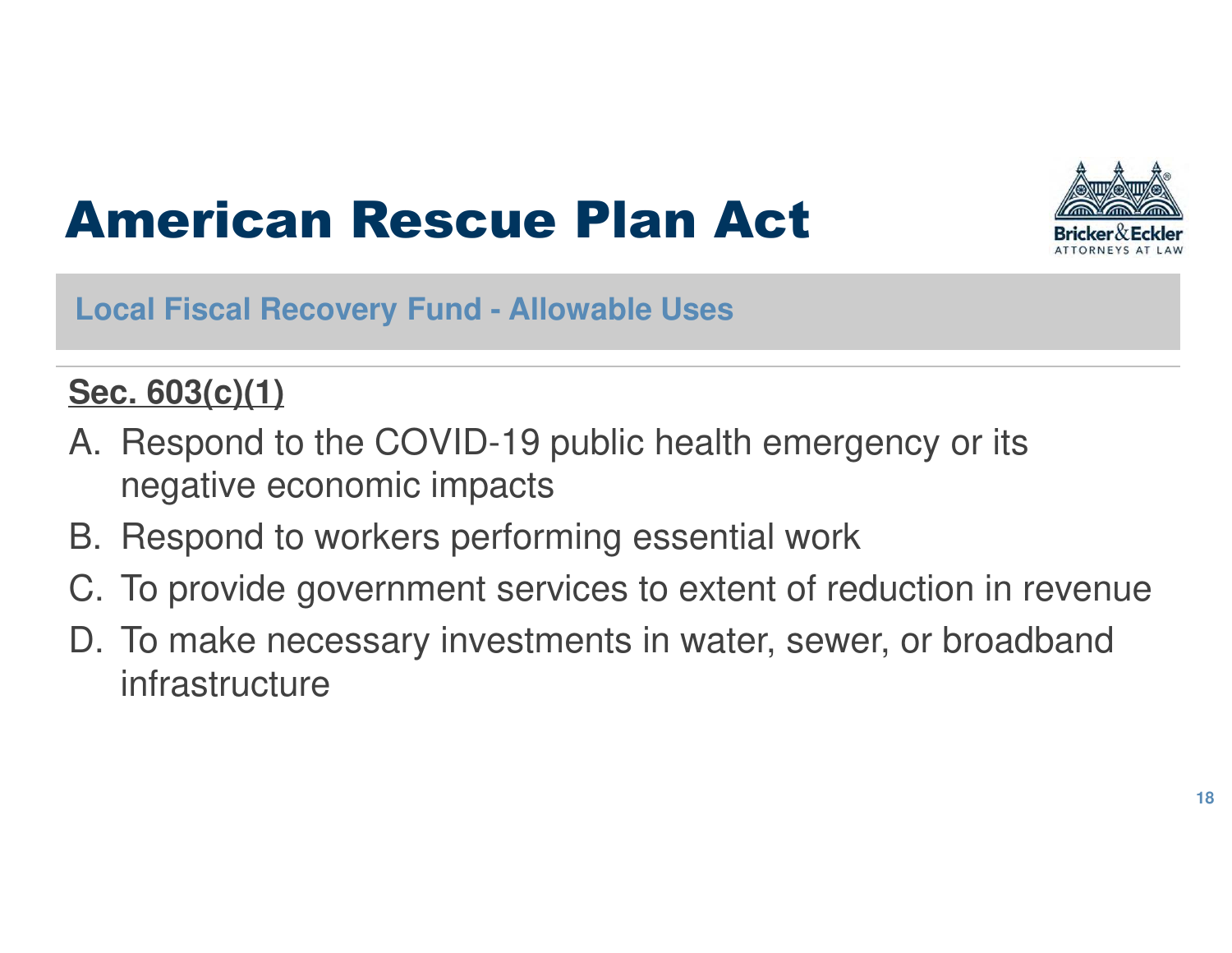#### American Rescue Plan Act – 1st bucket (31 CFR 35.6(b))



**Responding to public health emergency or its negative economic impacts**

- Eligible responses to the negative economic impacts of the pandemic
- Must satisfy Treasury's **2-part framework**:
	- Must be a negative public health or economic impact resulting from or exacerbated by COVID; and,
	- Response must be "reasonably proportional" (i.e., the scale of the response as compared to the scale of the harm)
		- o 31 CFR 35.6(b)(1); see also Supplementary Information, at pages  $21 22$ , and at page 194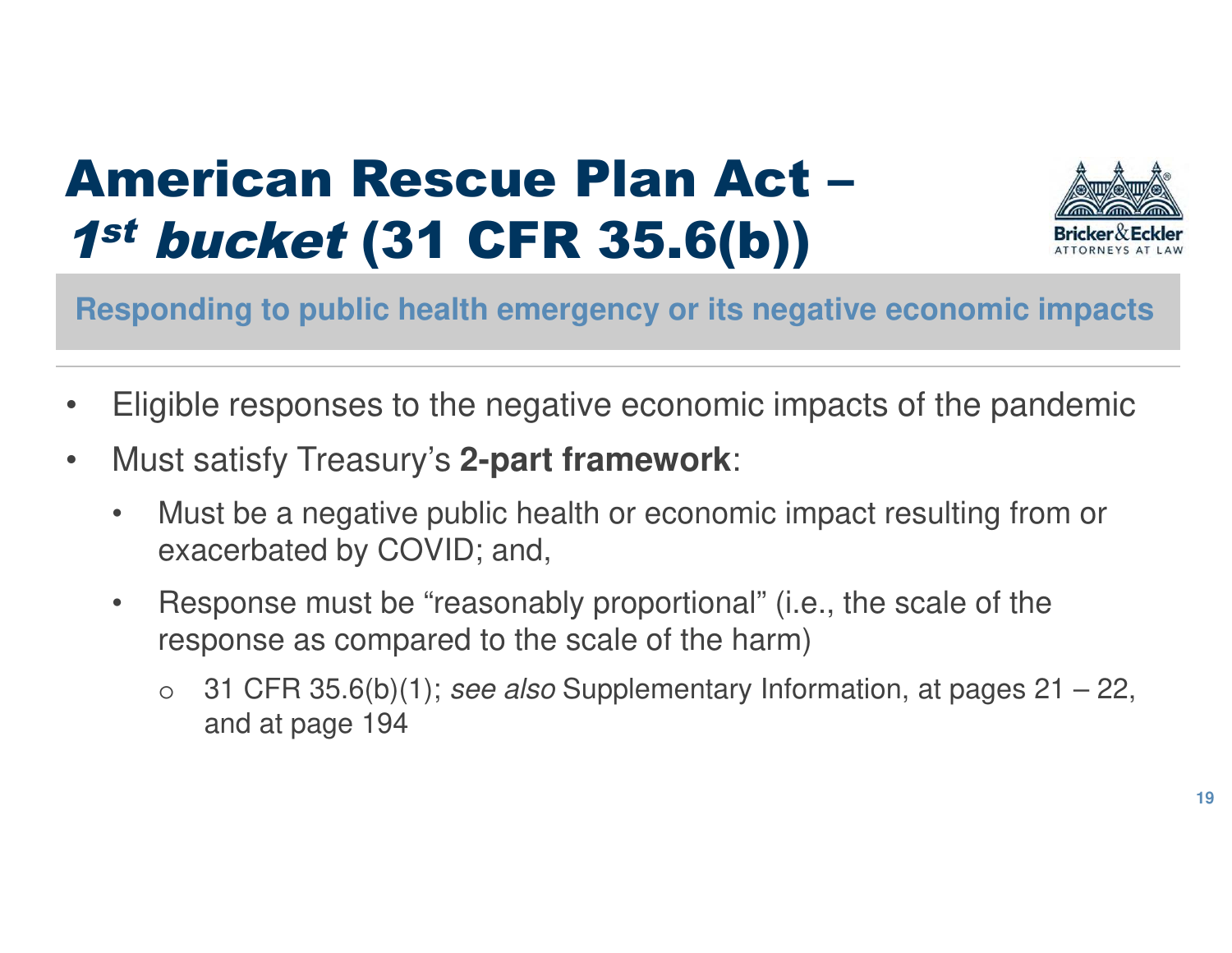#### American Rescue Plan Act – 1st bucket (31 CFR 35.6(b))



#### **Responding to public health emergency or its negative economic impacts**

#### **Capital Expenditures**:

Must follow certain protocols:

- If project has total capital expenditures < \$1M (Treasury's "**safe harbor**")
	- Write-up sufficient supporting information (i.e., answer the two-part framework); include in audit file as to those funded components
- If project has total capital expenditures > \$1M
	- Also prepare **Written Justification** for the funded components

31 CFR 35.6(b)(4); see also Supplementary Information, at page 194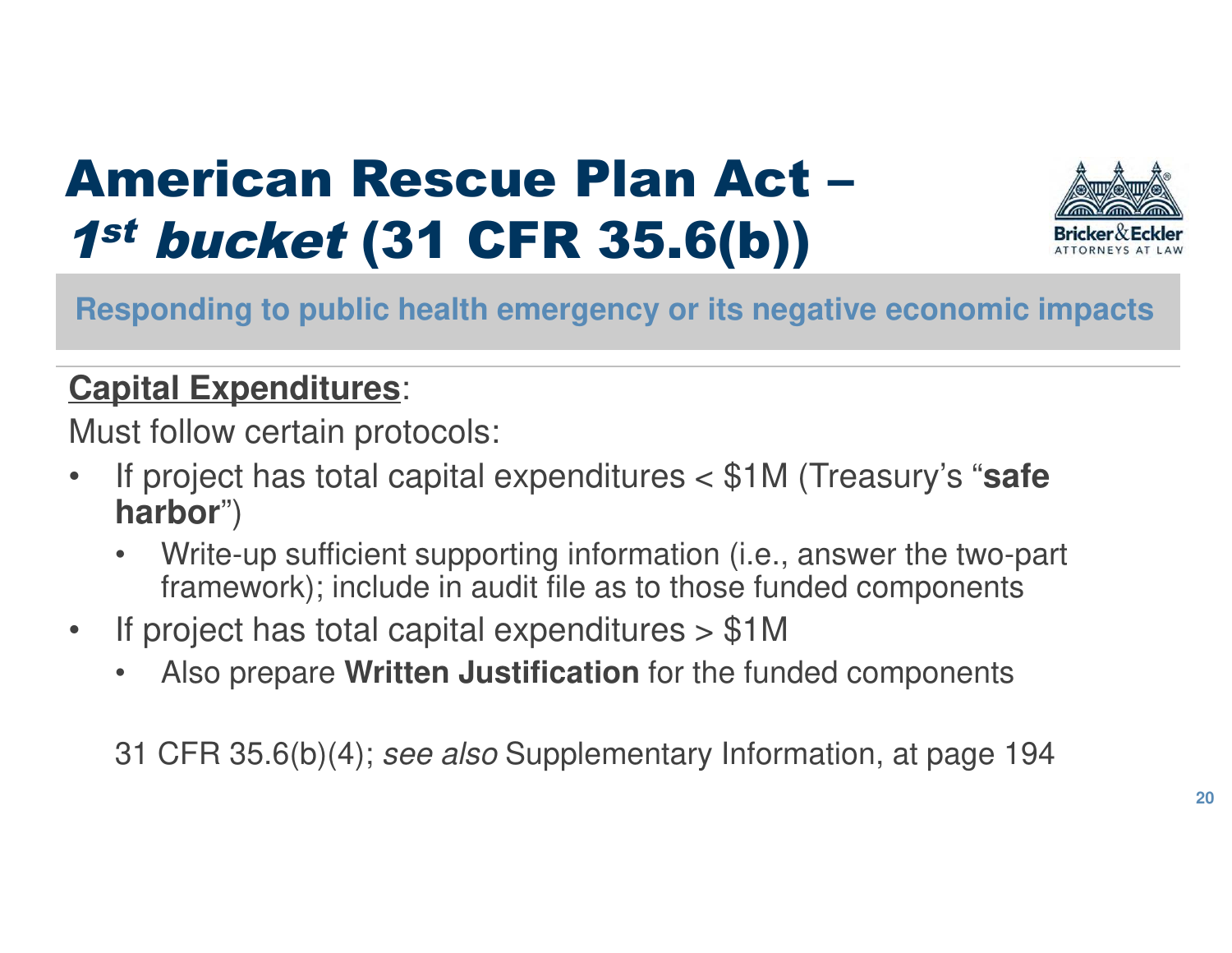#### American Rescue Plan Act – 1st bucket (31 CFR 35.6(b))



#### **Responding to public health emergency or its negative economic impacts**

#### **Capital Expenditures (cont.)**:

#### **Written Justification**

- A description of the public harm to be addressed by the capital expenditures;
- An explanation why the capital expenditures are appropriate to address that harm; and,
- A comparison against two alternative types of capital expenditures
- Document must be either **kept in the audit file** (if expenditures < \$10MM); or **filed w/ U.S. Treasury** (if expenditures > \$10MM)

31 CFR 35.6(b)(4); see also Supplementary Information, at pages 204 – 205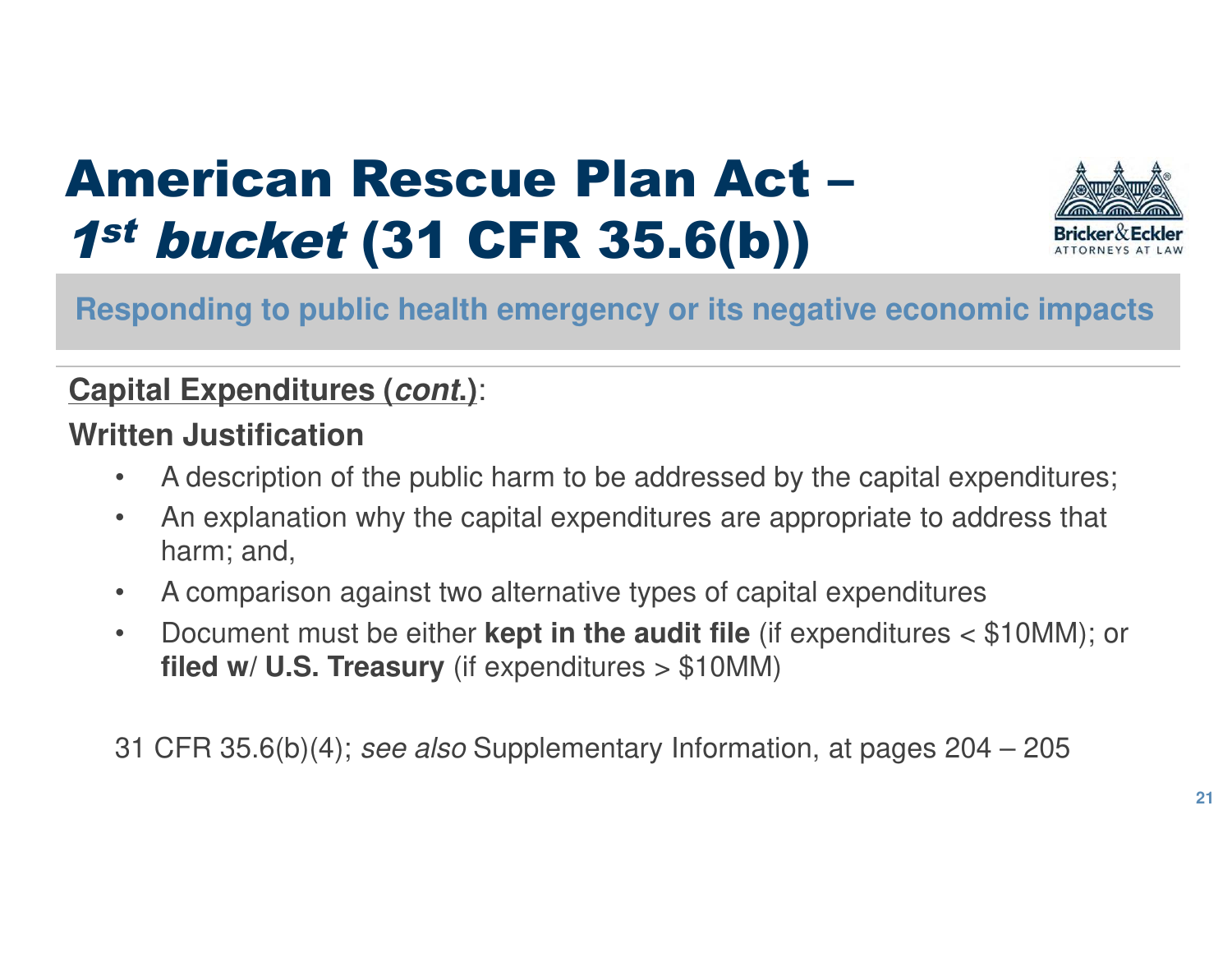#### American Rescue Plan Act – 3rd bucket (31 CFR 35.6(d))



**Providing government services** 

"For the **provision of government services** to the extent of a reduction in the recipient's general revenue due to the public health emergency"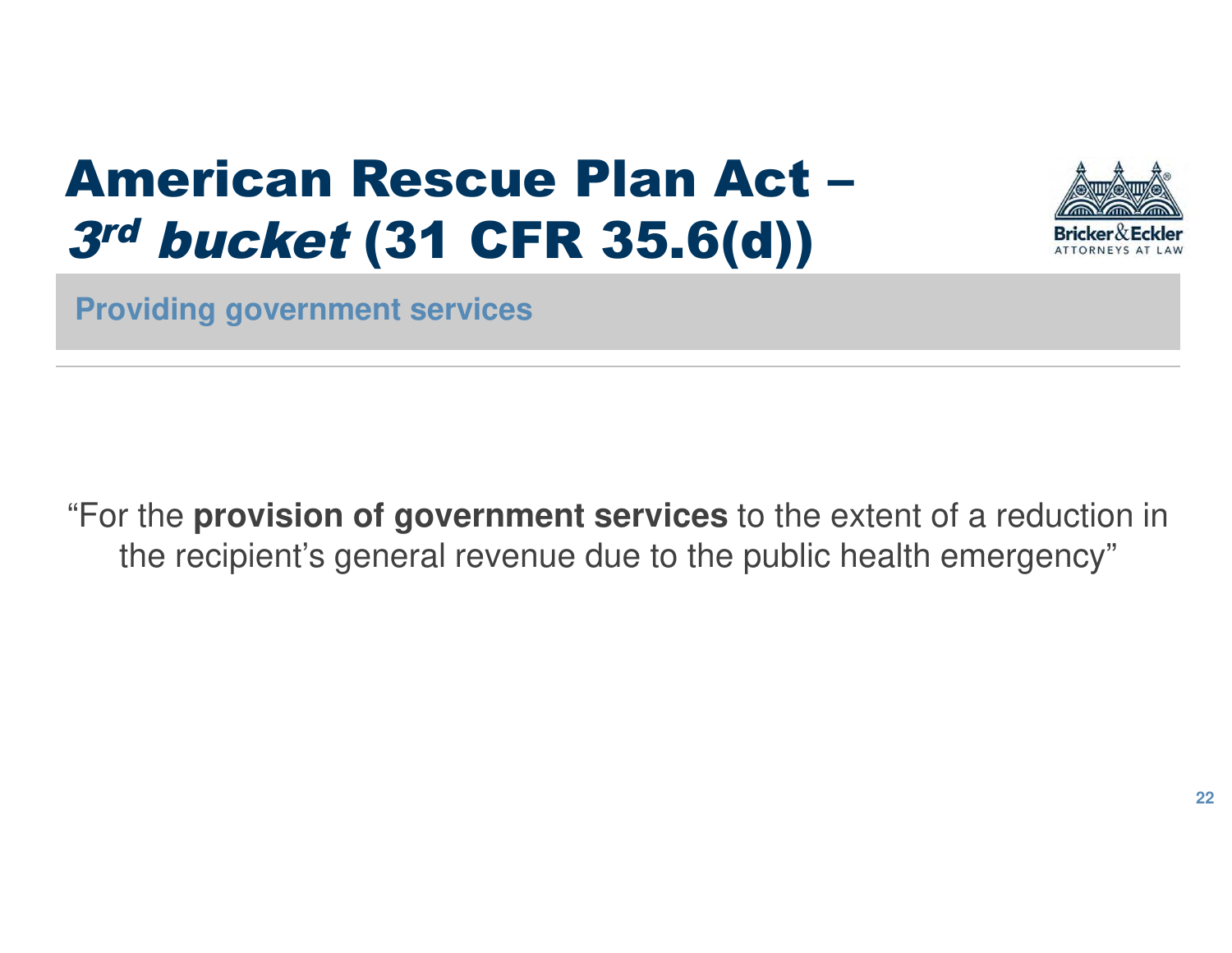### American Rescue Plan Act – 3rd bucket (31 CFR 35.6(d))



**Providing government services** 

Broadest category of spending:

- Recipients may deploy Local Fiscal Recovery Funds to pay for general government services to the extent of lost revenue
- Recipient may deem fully \$10MM of total ARPA allocation under the Treasury's "**standard allowance**" as such revenue loss
	- Elect, via legislation, to designate up to \$10MM as due to revenue loss
		- This standard allowance may be taken, irrespective of the recipient's actual revenue loss during the measured period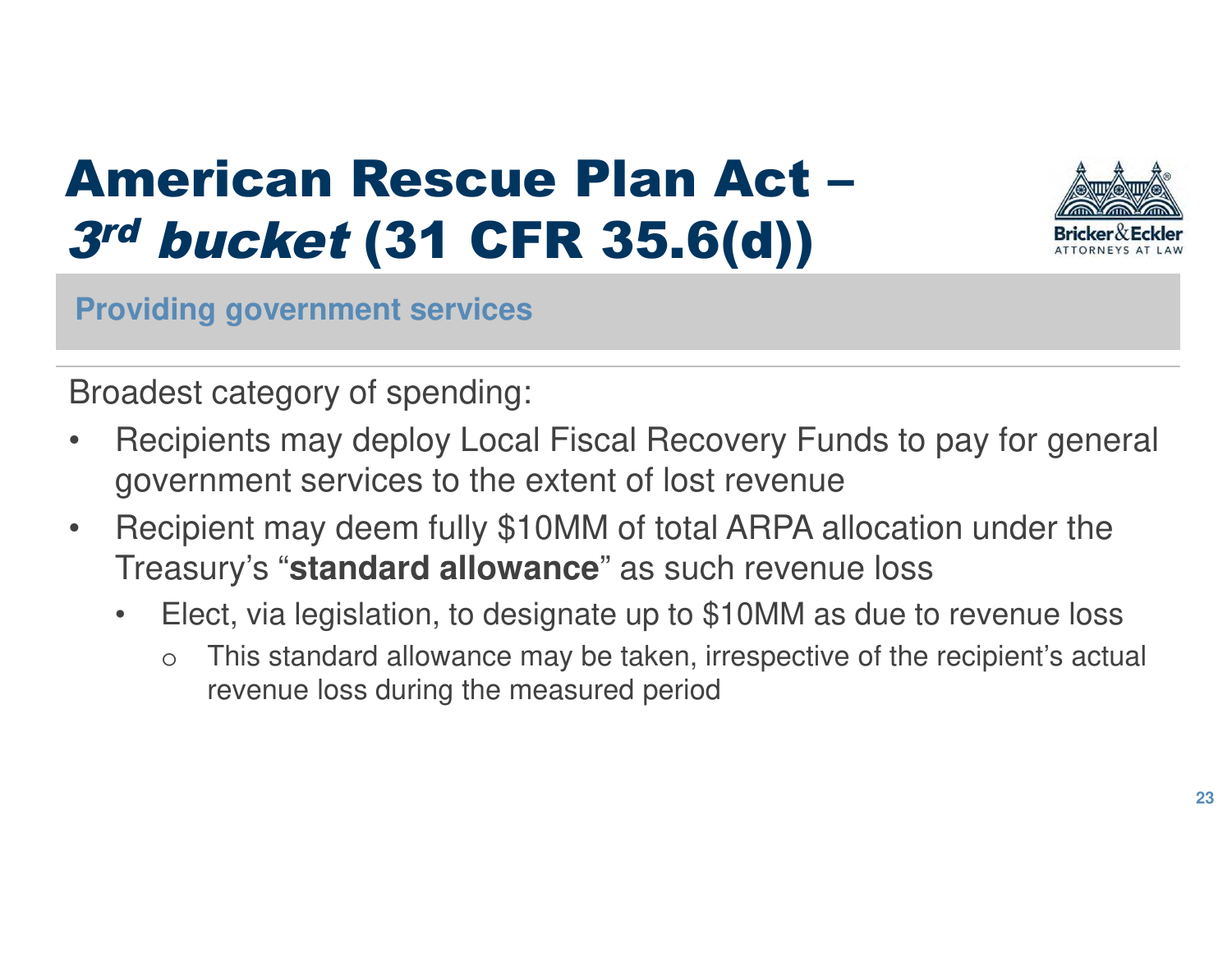#### American Rescue Plan Act – 3rd bucket (31 CFR 35.6(d))



**Providing government services** 

- The recipient has "**broad latitude** to use funds for the provision of government services"
- There are **only a few restrictions** on the use of ARPA funds up to such lost revenue amount:
	- Recipient cannot service debt;
	- Replenish its rainy day fund;
	- Pay legal settlements not related to government services;
	- Make deposits to its pension fund(s); or
	- Use ARPA funds as match for other federal funds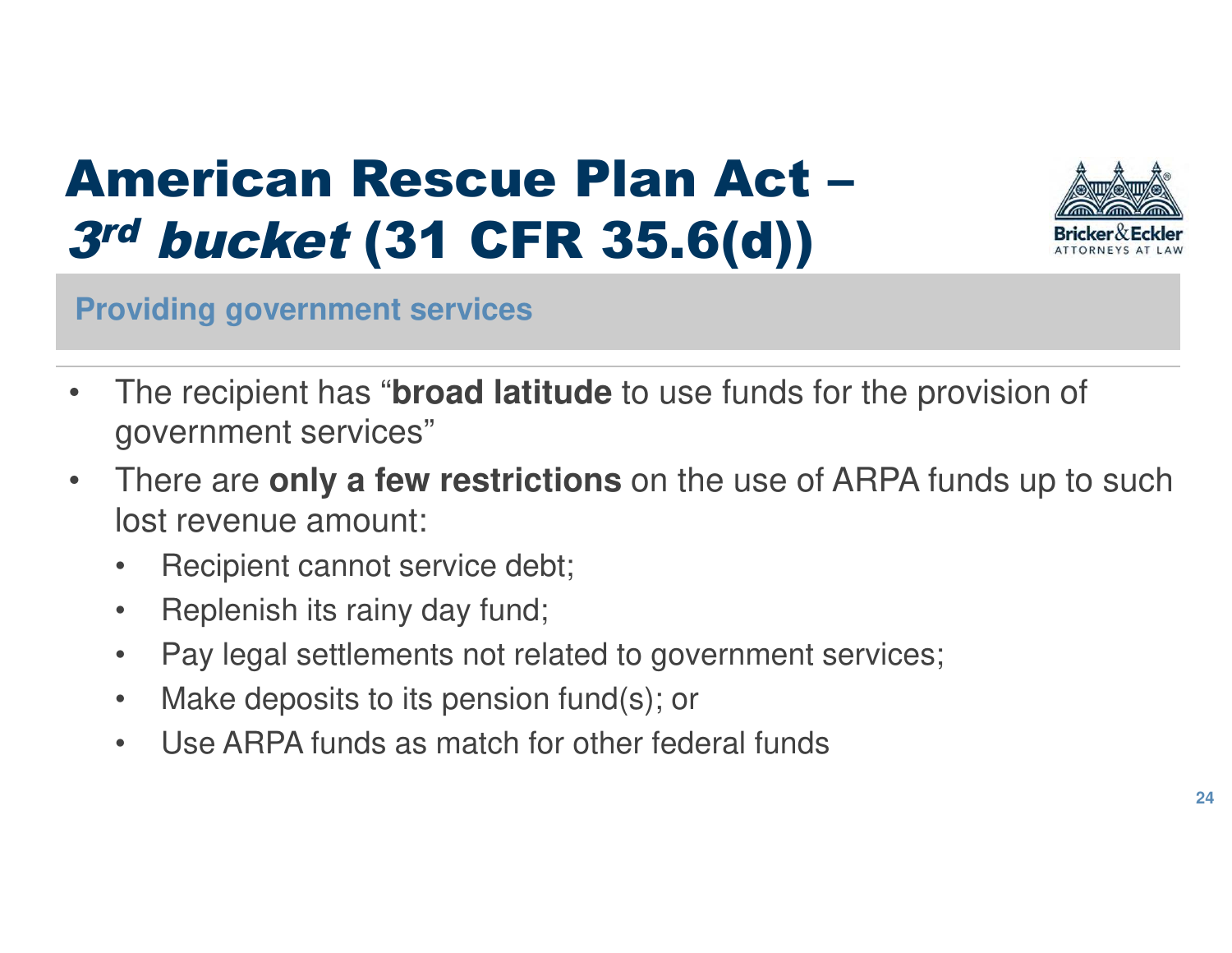#### **Jeffry D. Harris, Esq.**



jharris@bricker.com



614.227.4860

 $\widehat{\mathcal{C}}$  www.developohio.com



Bricker & Eckler LLP © 2021